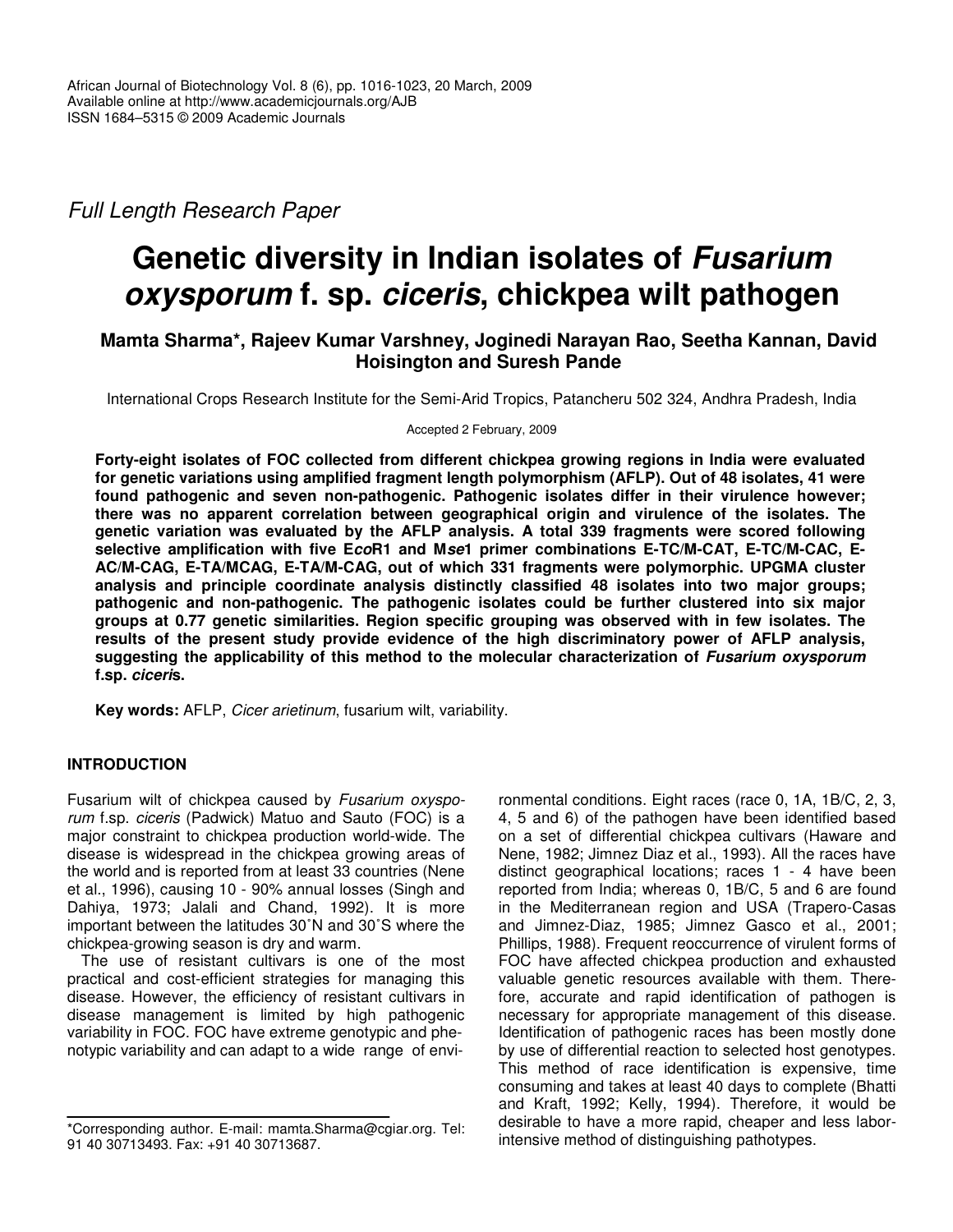

**Figure 1.** *F. oxysporum* f.sp. *ciceris* isolates collected from diverse agro-ecological regions in India. (Numbers in parentheses indicates the total isolates collected from particular location).

In the recent years, several types of molecular marker systems such as RAPD (random amplified polymorphic DNA), RFLP (restriction fragment length polymorphism), SSR (simple sequence repeat) and amplified fragment length polymorphism (AFLP) have been increasingly used to study the variability in pathogenic populations of FOC (Jimnez Gasco et al., 2001; Jimnez Gasco and Jimnez-Diaz, 2003; Kelley et al., 1994). Among different marker systems, AFLP technique is generic and provided genome wide DNA profiling (Vos et al., 1995). The utility, repeatability, and efficiency of the AFLP technique have made the marker system more suitable for broader applications in the analysis of *Fusarium* populations (Abd-Elsalam et al., 2002; Kelley et al., 1994).

The present study therefore was undertaken to assess the extent of genetic diversity in *F. oxysporum* f.sp. *ciceris* isolates collected from the diverse agro-climatic chickpea growing regions of India using AFLP markers.

#### **MATERIALS AND METHODS**

#### **Fungal isolates**

A total forty-eight isolates of *F. oxysporum* f. sp*. ciceris* (FOC) were obtained from wilt-infected chickpea plants from different agroclimatic regions of India during 1995 - 2006 (Figure 1). Isolations were made from the wilted plants on potato dextrose agar (PDA) medium. The fungus was identified according to the identification keys of *F. oxysporum.* All the isolates were single spored and was stored in tubes containing PDA at 4°C. The details of geographical origin of the isolates are presented in Table 1.

#### **Pathogenicity test**

The pathogenicity of all the 48 isolates of FOC was tested in the greenhouse following root dip inoculation technique (Pande et al., 2007). This is a modification of method given by Nene et al. (1981). The pathogenicity was tested on the chickpea cultivar JG 62, highly susceptible to fusarium wilt. Seeds of JG 62 were surface sterilized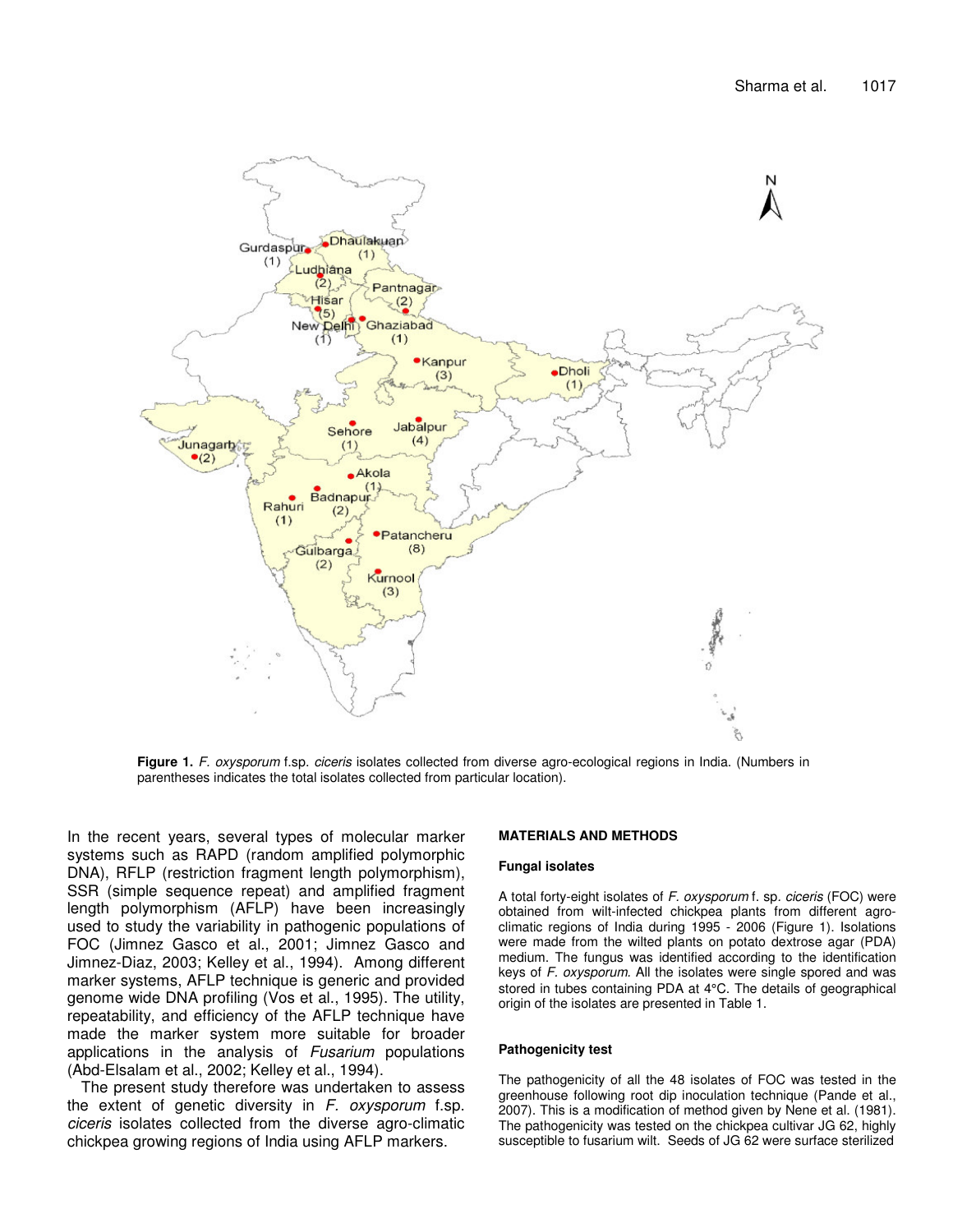|                            |               |                        |                     |            | Incubation | <b>Disease</b> |
|----------------------------|---------------|------------------------|---------------------|------------|------------|----------------|
| S. No                      | Isolate       | Location               | <b>State</b>        | Year of    | period     | development    |
|                            | name          |                        |                     | collection | (days)     | (days)         |
| <b>Pathogenic isolates</b> |               |                        |                     |            |            |                |
| 1                          | Foc 1         | ICRISAT,<br>Patancheru | Andhra<br>Pradesh   | 1995       | 10         | 11             |
| $\overline{2}$             | Foc 2         | ICRISAT,<br>Patancheru | Andhra<br>Pradesh   | 1995       | 11.5       | 16.5           |
| 3                          | Foc 3         | ICRISAT,<br>Patancheru | Andhra<br>Pradesh   | 1995       | 9          | 14.5           |
| $\overline{\mathbf{4}}$    | Foc 4         | ICRISAT,<br>Patancheru | Andhra<br>Pradesh   | 2000       | 14.5       | 17             |
| 5                          | Foc 5         | ICRISAT,<br>Patancheru | Andhra<br>Pradesh   | 2001       | 10         | 13             |
| 6                          | Foc 6         | ICRISAT,<br>Patancheru | Andhra<br>Pradesh   | 2004       | 10         | 15             |
| $\overline{7}$             | Foc 7         | Hisar                  | Haryana             | 2002       | 8          | 14             |
| 8                          | Foc 8         | Hisar                  | Haryana             | 2003       | 10         | 15             |
| 9                          | Foc 9         | Hisar                  | Haryana             | 2004       | 10         | 14             |
| 10                         | Foc 10        | Hisar                  | Haryana             | 2004       | 10         | 14             |
| 11                         | Foc 11        | Dholi                  | <b>Bihar</b>        | 2005       | 11         | 15             |
| 12                         | Foc 12        | Dhaulakuan             | Himachal<br>Pradesh | 2005       | 12         | 14             |
| 13                         | Foc 13        | Gulberga               | Karnataka           | 2001       | 17         | 37             |
| 14                         | Foc 14        | Junagarh               | Gujarat             | 2005       | 10         | 14             |
| 15                         | Foc 15        | Junagarh               | Gujarat             | 2005       | 11         | 20             |
| 16                         | Foc 16        | Sehore                 | Madhya<br>Pradesh   | 2005       | 10         | 14             |
| 17                         | Foc 17        | Badnapur               | Maharashtra         | 2005       | 13         | 15             |
| 18                         | Foc 18        | Badnapur               | Maharashtra         | 2005       | 10         | 15             |
| 19                         | <b>Foc 20</b> | Rahuri                 | Maharashtra         | 2004       | 14         | 21             |
| 20                         | Foc 21        | New Delhi              | Delhi               | 2005       | 14         | 21             |
| 21                         | <b>Foc 22</b> | Ludhiana               | Punjab              | 2002       | 9          | 14             |
| 22                         | Foc 23        | Ludhiana               | Punjab              | 2005       | 12         | 15             |
| 23                         | <b>Foc 25</b> | Kanpur                 | Uttar<br>Pradesh    | 2003       | 13         | 17             |
| 24                         | <b>Foc 26</b> | Kanpur                 | Uttar<br>Pradesh    | 2004       | 13         | 22             |
| 25                         | <b>Foc 28</b> | Pantnagar              | Uttaranchal         | 2004       | 11.5       | 15             |
| 26                         | Foc 29        | Pantnagar              | Uttaranchal         | 2004       | 14         | 24             |
| 27                         | Foc 30        | Ghaziabad              | Uttar<br>Pradesh    | 2005       | 11         | 14             |
| 28                         | Foc 31        | Kurnool                | Andhra<br>Pradesh   | 2006       | 13         | 16             |
| 29                         | Foc 32        | Kurnool                | Andhra<br>Pradesh   | 2006       | 12         | 29.5           |
| 30                         | Foc 33        | Akola                  | Maharashtra         | 2006       | 11         | 14             |
| 31                         | Foc 34        | Jabalpur,              | Madhya<br>Pradesh   | 2006       | 11         | 14             |
| 32                         | Foc 35        | Jabalpur               | Madhya<br>Pradesh   | 2006       | 12         | 14             |
| 33                         | Foc 36        | Jabalpur               | Madhya<br>Pradesh   | 2006       | 10         | 13             |

**Table1.** Isolates of *Fusarium oxysporum f.sp. ciceris,* their place of collection and pathogenicity.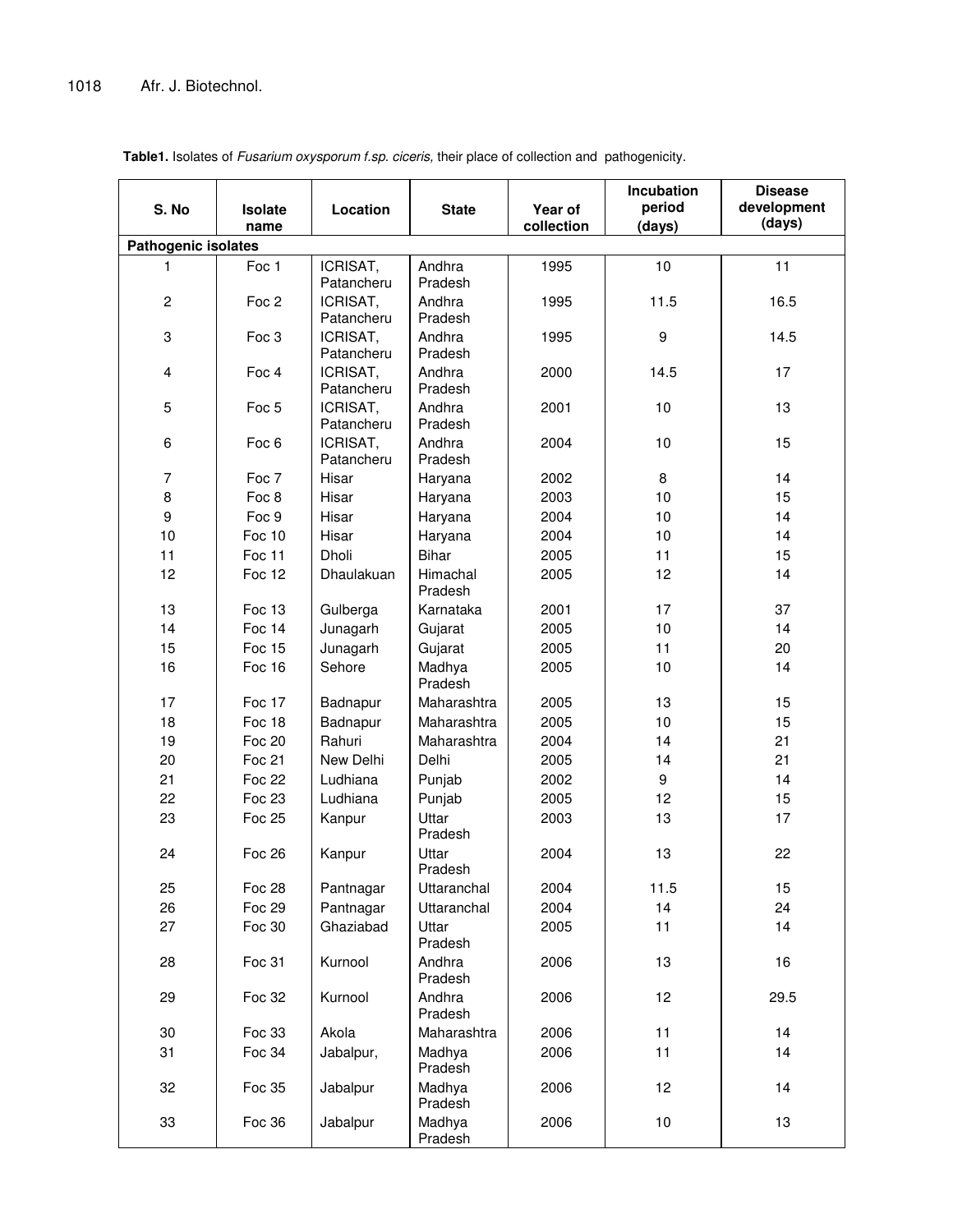**Table 1.** Contd.

| 34                      | Foc 37        | Jabalpur                | Madhya<br>Pradesh | 2006 | 11   | 13   |  |
|-------------------------|---------------|-------------------------|-------------------|------|------|------|--|
| 35                      | Foc 38        | ICRISAT,<br>Patancheru  | Andhra<br>Pradesh | 2005 | 12   | 16.5 |  |
| 36                      | Foc 39        | Dharwad                 | Karnataka         | 2007 | 17   | 27   |  |
| 37                      | <b>Foc 40</b> | Race<br>1.<br>Hyderabad | Andhra<br>Pradesh | 1980 | 13   | 34   |  |
| 38                      | Foc 41        | Race<br>2,<br>Kanpur    | Uttar<br>Pradesh  | 1980 | 16.5 | 18.5 |  |
| 39                      | <b>Foc 42</b> | 3,<br>Race<br>Gurdaspur | Punjab            | 1980 | 12   | 37   |  |
| 40                      | Foc 43        | Race<br>4,<br>Hisar     | Haryana           | 1980 | 20   | 18.5 |  |
| 41                      | Foc 44        | Kurnool                 | Andhra<br>Pradesh | 2006 | 12   | 15.0 |  |
| Non-pathogenic isolates |               |                         |                   |      |      |      |  |
| 42                      | NP FOC 1      | <b>ICRISAT</b>          | Andhra<br>Pradesh | 1995 |      |      |  |
| 43                      | NP FOC 2      | Warangal                | Andhra<br>Pradesh | 2005 |      |      |  |
| 44                      | NP FOC 3      | Jabalpur                | Madhya<br>Pradesh | 2003 |      |      |  |
| 45                      | NP FOC 4      | Hisar                   | Haryana           | 2004 |      |      |  |
| 46                      | NP FOC 5      | Dharwad                 | Karnataka         | 2006 |      |      |  |
| 47                      | NP FOC 6      | <b>Barielly</b>         | Uttar<br>Pradesh  | 2006 |      |      |  |
| 48                      | NP FOC 7      | Kanpur                  | Uttar<br>Pradesh  | 2006 |      |      |  |
| CD (0.05%)              |               |                         |                   |      | 1.6  | 2.1  |  |

using 2% sodium hypochlorite for 2 min, rinsed in sterile water and germinated for eight days in plastic pots containing sterilized sand. The eight days old seedlings were carefully uprooted and the roots were washed under running water to remove excess sand. Root tips around 0.5 cm long were cut off to facilitate the entry of the pathogen into the roots. The roots of the seedlings were then dipped separately in the inoculum of each isolate (5 x 10<sup>5</sup> conidia  $ml^{-1}$ ) for 1 - 2 min to enable conidia to adhere to the roots. Inoculated seedlings were transplanted in pre-irrigated sterile vertisol and sand (3:1) in pots and incubated at  $25 \pm 3^{\circ}$ C. Inoculated seedlings were observed regularly for incubation period and latent period. The experiment was repeated twice and Koch's postulates were proved.

#### **Genomic DNA extraction**

For DNA extraction, pure culture of all 48 isolates of FOC was grown on potato dextrose broth for four days at  $25 \pm 1^{\circ}$ C. Mycelial mats were harvested by filtration through Mira cloth (Cal biochem, U. S. A.). The fungal mycelial mat was thoroughly and repeatedly washed with distilled water and dried using paper towels. Genomic DNA was isolated from each isolate by the cetyldimethylethyl ammonium bromide (CTAB) method (Murray and Thompson,

1980). Mycelial mat (2.0 g) was grinded in liquid nitrogen with the help of mortar and pestle. The powdered mass was mixed with 20 ml of extraction buffer (100 mM Tris-HCl, pH 8.0, 20 mM EDTA, 1.4 M NaCl and 2% CTAB). The contents were gently mixed by inversion and incubated at 65°C for 1 h in a water bath. The slurry was transferred to a 15 ml plastic tube and an equal volume of chloroform: isoamylalcohol (24:1) was added. The contents of the tube were mixed gently for 5 min and centrifuged for 5 min at 10,000 x g in a centrifuge. The aqueous phase was transferred to another tube and an equal volume of chloroform : isoamylalcohol (24:1) was added to the aqueous phase. The contents of the tube were mixed and centrifuged for 5 min as before. The aqueous phase was again transferred to another tube and the nucleic acid was precipitated by adding 0.6 volume of isopropanol. The solution was centrifuged for 10 min at 12,000 x g, and supernatant was decanted. The pellet was washed with 70% ethanol twice and suspended in  $T_{50}E_{10}$  buffer (50 mM Tris-HCl, pH 8.0, 10 mM EDTA). The DNA solution was treated with RNase (50 µg/ml, Sigma Co. MO, USA) at 37°C for 1 h. An equal volume of phenol: chloroform (1:1) was added to the solution after incubation, mixed well for 5 min and centrifuged at 12, 000 x g in a micro centrifuge (Eppendorf, USA). The aqueous phase was transferred to another tube and an equal volume of chloroform was added. The aqueous layer was separated and DNA was precipitated by adding 2.5 volume of abso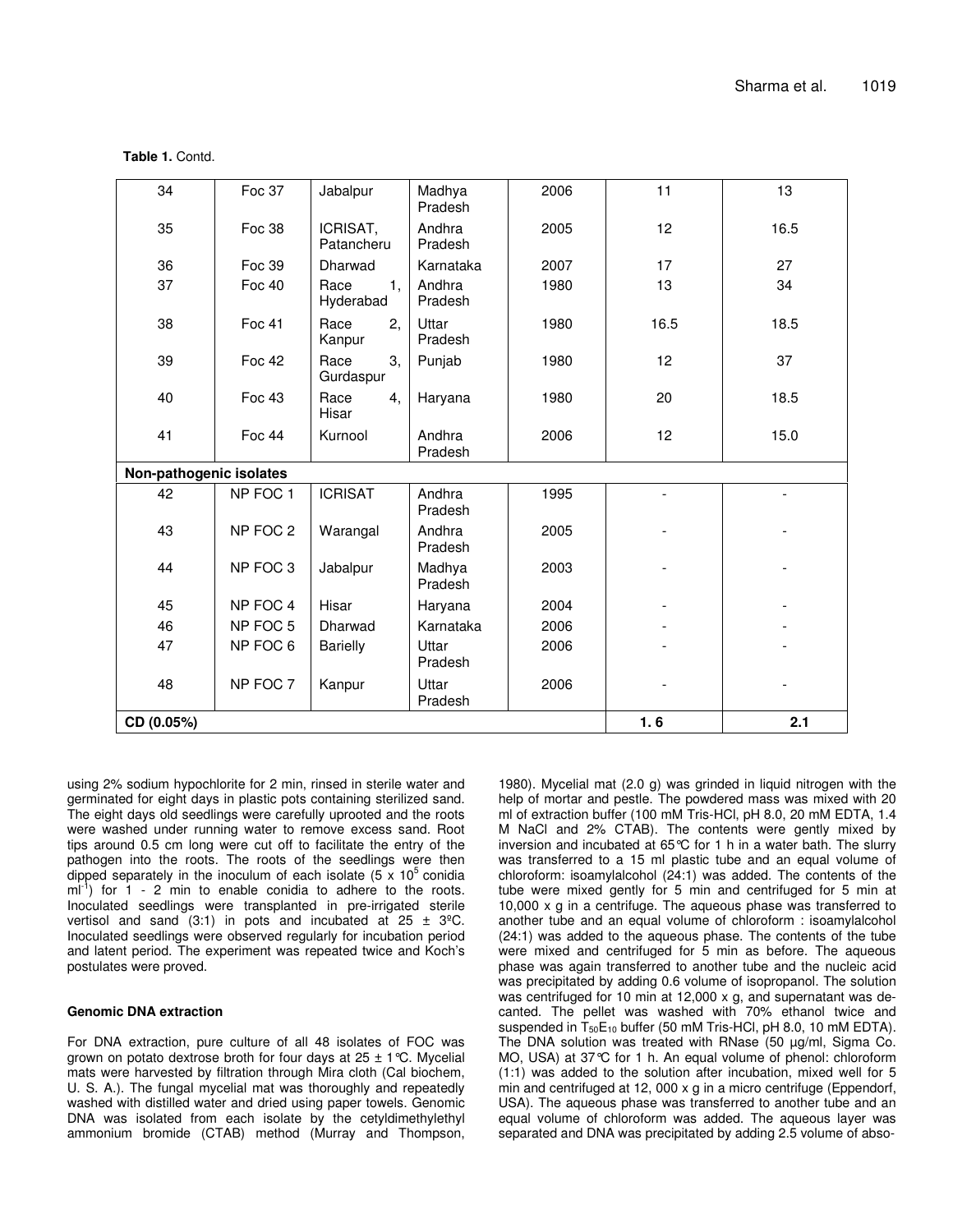lute ethanol. The DNA pellet was washed twice in 70% ethanol, vacuum-dried, and redissolved in TE buffer (10 mM Tris-HCl, pH 8.0, 1 mM EDTA).

#### **Amplified fragment length polymorphism (AFLP)**

AFLP was carried out using the commercial kit (Gibco BRL, USA) following the manufacturer's protocols with slight modifications as described below. Primary template DNA was prepared in a onestep restriction-ligation reaction. Fungal genomic DNA (400 ng) was digested with the two restriction endonucleases, *Eco*RI and *Mse*I at 37°C for 2 h and heated at 70°C for 15 min to inactivate the enzyme. The DNA fragments were ligated to E*co*RI and M*se*I adapters at 20°C for 2 h. After terminating the reaction, the ligation mixture was diluted 10 fold with TE buffer and the fragments were preamplified in a thermal cycler (MJ Research, USA) using a temperature cycle of 94°C for 30 s, 56°C for 60 s, and 72°C for 60 s in a total of 30 cycles.

Selective primers provided in the kit were used and the amplification was carried out according to the manufacturer's protocol. The three E*co*RI primer (E-TC, E- TA and E-AC) and five M*seI* (M-CAT, M-CAC, M-CAG, M-CTT and M-CTA) primers were used in five combinations (E-TC/M-CAT, E-TC/M-CAC, E-AC/M-CAG, E-TA/MCAG, E-TA/M-CAG) for amplification. Selective primers were provided by Life Technologies (USA).

The EcoRI primer was labeled with [y-<sup>32</sup>P]-ATP (3000 Ci/mmol) and the DNA amplification was carried out as per the manufactures protocol. The PCR products in 5.0 µl sub-samples were separated by electrophoresis on 6% denaturing polyacrylamide DNA sequencing gel containing 7.5 M urea. Auto radiograms were obtained using Kodak X-Omat film.

#### **Data analysis**

For assessing the molecular genetic variation, AFLP profiles of 48 isolates were used to construct a binary matrix. Each AFLP fragment across all the AFLP primer combination was scored as present (1) or absent (0) across the isolates. Subsequently, 0 - 1 binary data was used to compute the similarity matrix using the Jaccard's similarity coefficient with the help of Numerical Taxonomy System Version 2.2 (NTSYSpc). The similarity matrix was used to construct the tree dendrogram by unweighted pair group method of arithmetic averages (UPGMA) using the SAHN (Sequential Agglomerative Hierarical Nested) cluster analysis module (Rohlf, 2000).

In order to assess the discriminatory feature of different primer combinations, resolving power (Rp) of the primers was also calculated using the following formula (Prevost and Wilkinson, 1999):

## $Rp = \sum I_b$

where  $I_b = 1 - (2 \times 0.5 - p)$ , where p is the proportion of the 48 isolates containing the fragment. The  $I<sub>b</sub>$  value was calculated for all bands that were scored in the study.

## **RESULTS AND DISCUSSION**

Understanding of the pathogen's pathogenic and genetic diversity is an important prerequisite in developing and deploying varieties with durable resistance. Therefore,

the present study was undertaken to assess the diversity in FOC isolates collected from different agro climatic regions of India.

# **Pathogenicity**

Out of 48 isolates collected from different chickpea growing regions, 41 were found pathogenic. Characteristic wilt symptoms such as drooping of leaflets and yellowing of the leaves starting from apical part, progressing downward and final wilting of the whole plant were observed. Internal discoloration of the root vascular system was conspicuous in wilted plants. However, seven isolates were non-pathogenic and did not show any symptoms at all.

The disease development by pathogenic isolates on JG 62 revealed variability in virulence among isolates. Incubation period (IP) varied from 8 to 17 days and latent period (LP) from 11 to 37 days (Table 1). Majority of the isolates were highly virulent (60.67%) and caused wilting and death of the seedlings in 11 - 15 days. They include isolates from diverse regions; Andhra Pradesh, Bihar, Gujarat, Haryana, Himachal Pradesh, Punjab, Madhya Pradesh, Maharashtra, and Uttaranchal; 20% isolates showed seedling mortality in 16 - 20 days. The isolates in this group were from Andhra Pradesh, Gujarat, Uttar Pradesh and Hisar. Two isolates each from Karnataka (FOC 13 and 34), and Andhra Pradesh (FOC 32 and 40) and Foc 42 from Gurdaspur were less virulent and caused seedling death within 27 - 37 days. However, no apparent correlation between geographical origins and virulence of the isolates was found.

Pathogenic variability of FOC has been well documentted (Haware and Nene, 1982; Gupta et al., 1986; Honnareddy and Dubey, 2006; Rahman et al., 1998). Since majority of the isolates were highly virulent and distributed in most of the major chickpea growing regions, represents risk to the planting of local varieties because of their susceptible reaction. Different levels of virulence in the populations of *F. oxysporum* f.sp. *lentis* have also been reported by Belabid et al. (2004) and they also did not find any correlation between geographical origin and virulence of the isolates.

# **AFLP based diversity**

A total 339 fragments were scored following selective amplification with five E*co*RI and M*se*I primer combinations; E-TC/M-CAT, E-TC/M-CAC, E-AC/M-CAG, E-TA/MCAG, E-TA/M-CAG, out of which 331 fragments were polymorphic (Table 2). A high level of polymorphism (95.23 - 98.61%) was observed among the 48 isolates (Table 2). This can be attributed to highly evolving nature of FOCs. Indeed, high levels of DNA polymorphisms were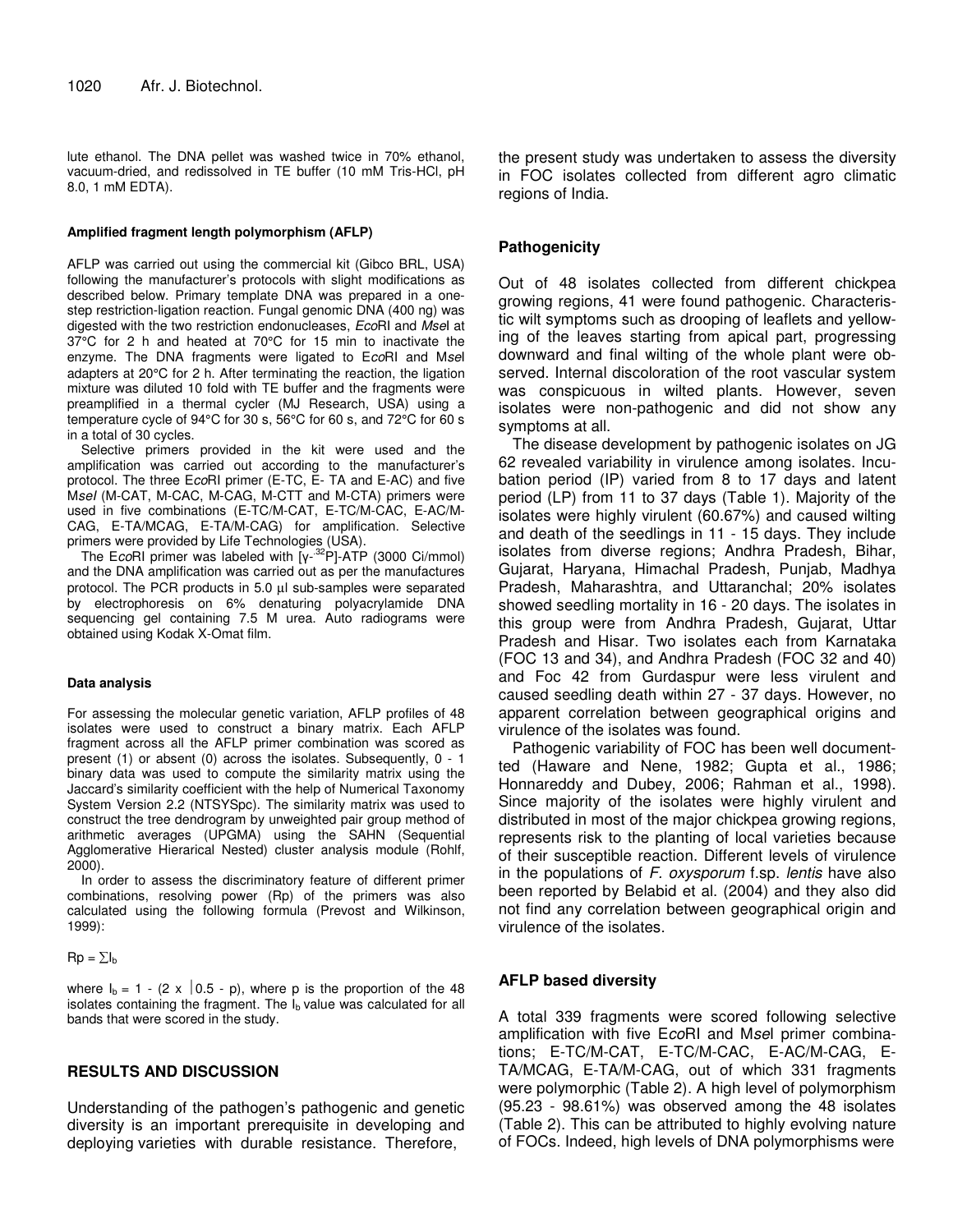| <b>Primer</b><br>combination | <b>Total bands</b><br>scored | Polymorphic<br>bands | Polymorphism<br>(%) | <b>Resolving</b><br>power (Rp) |
|------------------------------|------------------------------|----------------------|---------------------|--------------------------------|
| E-TC / M-CAT                 | 75                           | 73                   | 97.33               | 11.89                          |
| E-AC / M-CAG                 | 74                           | 72                   | 97.29               | 6.90                           |
| E-TA / M-CTT                 | 72                           | 71                   | 98.61               | 9.22                           |
| E-TA / M-CAG                 | 63                           | 60                   | 95.23               | 8.05                           |
| E-TC / M-CAC                 | 55                           | 54                   | 98.18               | 5.62                           |
| Average                      | 67.8                         | 66.2                 | 97.3                | 8.3                            |

**Table 2.** Summary of AFLP analysis of 48 isolates of *F. oxysporum* f.sp. *ciceris*



**Figure 2.** Genetic relationships among 48 isolates of *F. oxysporum* f.sp. *ciceris* based on AFLP analysis.

observed in FOC from different sources in several earlier reports (Barve et al., 2001; Honnareddy and Dubey, 2006; Sivaramakrishnan et al., 2002). Sivaramakrishnan et al. (2002) suggested the rapid evolution of new recombinants of the pathogen in chickpea growing fields.

In terms of investing the discriminatory feature of AFLP primer combinations, resolving power (Rp) was calculated for all the primer combinations. The Resolving Power (Rp) of the five-primer combination ranged from 5.62 (E-TC/M-CAC) to 11.89 (E-TC/M-CAT) with an average of 8.33 (Table 2). Primer combination E-TC/M-CAT had the high Rp value (11.89) and therefore it can be recommended as a useful primer combination for analyzing the FOC populations in future. Several studies have been conducted in the past on AFLP proofing of FOC populations, however it was difficult to compare the value of primer combinations from those studies. No report is available on the information of the Rp for AFLP primer pairs used for diversity assessment of FOC isolates. The Rp, however, seems to provide better estimate about the discriminatory power of the primer combination (Prevost and Wilkinson, 1999).

The UPGMA cluster analysis and principle coordinate analysis of the combined fingerprinting data classified the 48 isolates distinctly into two major groups; pathogenic and non-pathogenic (Figure 1 and 2). Pathogenic isolates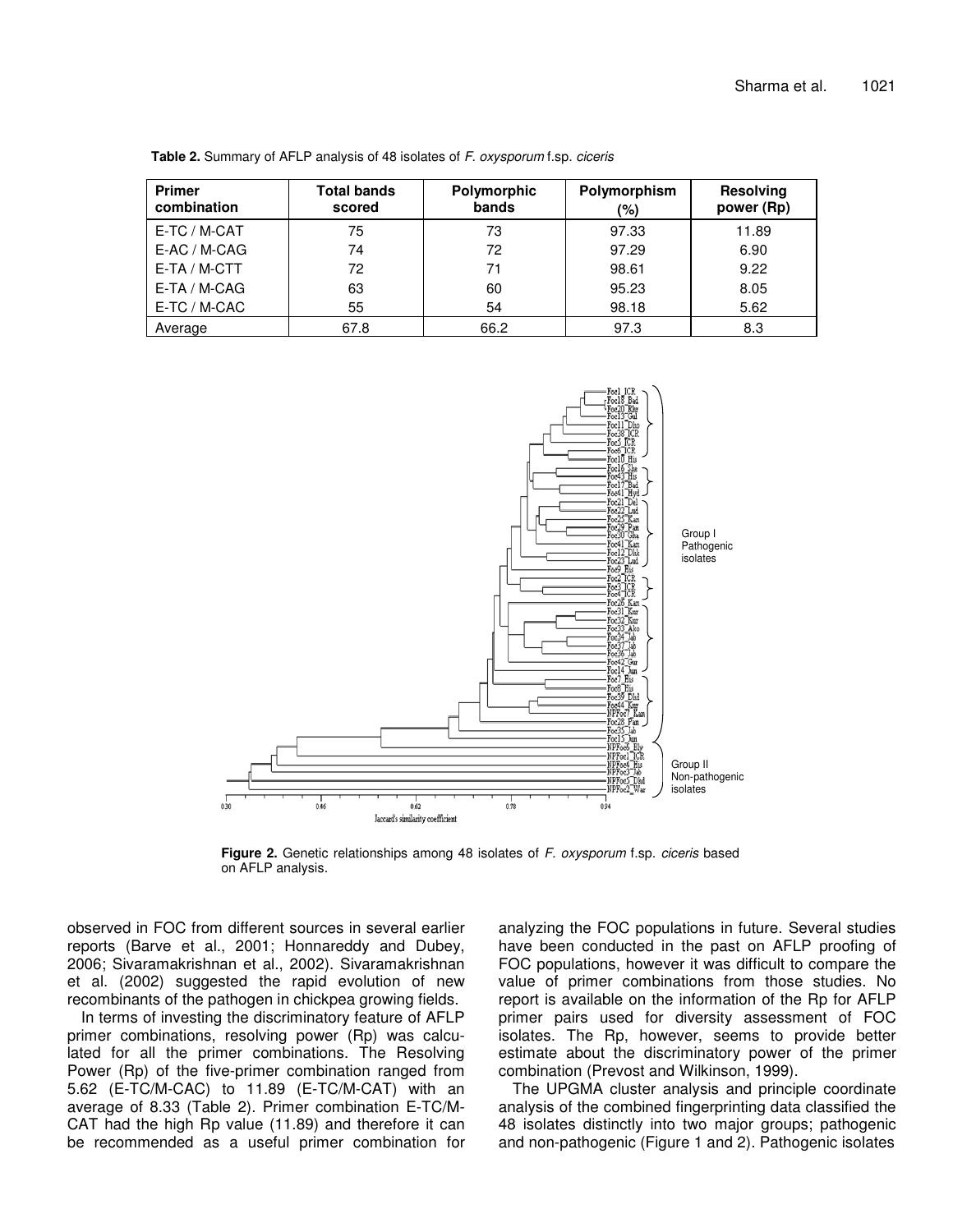

**Figure 3.** Principle coordinates analysis of 48 isolates of *F. oxysporum* f.sp. *ciceris*.

were clustered at one point and were clearly distinguishable from non-pathogenic isolates except nonpathogenic isolate from Kanpur (NPFOC 7). Jimnez-Gasco et al. (2004) also reported that DNA fingerprinting clearly delineated pathogenic and non-pathogenic isolates.

Genetic similarity coefficient among the 48 isolates varied from 0.33-0.93 (Figure 1). Furthermore, within pathogenic isolates, UPGMA cluster analysis grouped the isolates into six major groups at 0.77 genetic similarities. Region specific grouping was observed with in few isolates. For example group one includes nine isolates from southern part of India (Andhra Pradesh, Maharashtra, and Karnataka) except FOC 10 from Haryana. Group three includes isolates from northern part of India (New Delhi, Punjab, Uttar Pradesh, Uttaranchal, Himachal Pradesh, Haryana). Similar kind of region specific grouping was reported earlier also (Abdel-Satar et al., 2003; Belabid et al., 2004) isolates FOC 14 and 15 from Junagadh (Gujarat) and FOC 35 from Jabalpur (Madhya Pradesh) could not be grouped with other test isolates.

In conclusion, the present study generated significant information in terms of pathogenic and genetic variability of FOC. The study also highlights the fact that genetic analysis using AFLP marker is useful tool and have high discriminatory power for studying the diversity in *F. oxysporum* f.sp. *ciceri*s.

## **REFERENCES**

- Abd-Elsalam KA, Khalil MS, Aly AA, Asran-Amal A (2002). Genetic diversity among *Fusarium oxysporum* f. sp*. vasinfactum* isolates revealed by UP-PCR and AFLP markers. Phytopathol. Mediterr*.* 41: 1-7.
- Abdel-Satar MA, Khalil MS, Mohmed IN, Abdel-Salam KA, Verreet JA (2003). Molecular phylogeny of *Fusarium* species by AFLP fingerprint. Afr. J. Biotechol. 2: 51-55.